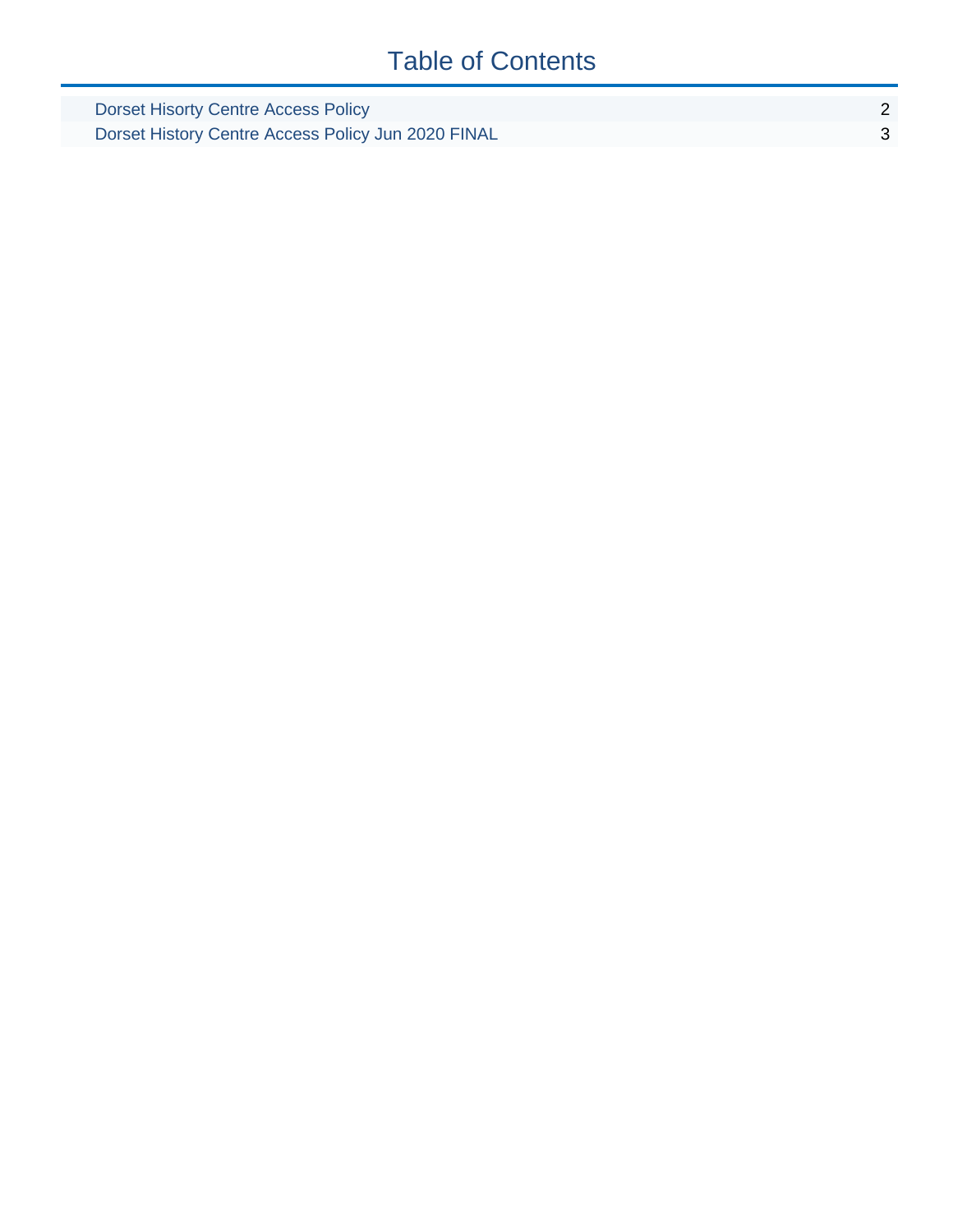<span id="page-1-0"></span>

## **Archives Access Policy Example 1 Corporate**

| Ref. No.        |  |
|-----------------|--|
| Category (Y/N)  |  |
| People          |  |
| Place           |  |
| Corporate       |  |
| In Constitution |  |

#### **Policy Details**

| What is this policy for?                                          | This policy provides a framework for the Joint Archive Service based at Dorset<br>History Centre in providing access to collections onsite, off-site and online                                                              |
|-------------------------------------------------------------------|------------------------------------------------------------------------------------------------------------------------------------------------------------------------------------------------------------------------------|
| Who does this policy<br>affect?                                   | Everyone with an interest in archives relating to Dorset.                                                                                                                                                                    |
| Keywords                                                          | archives, Dorset History Centre, access                                                                                                                                                                                      |
| Author                                                            | Sam Johnston, Service Manager for Archives, Dorset History Centre<br>archives@dorsetcouncil.gov.uk                                                                                                                           |
| <b>Dorset Council policy</b><br>adopted from                      | This policy applies across the Dorset Council and Bournemouth Christchurch<br>and Poole Council areas.                                                                                                                       |
| Does this policy relate<br>to any laws?                           | Freedom of Information Act 2000<br>Data Protection Act                                                                                                                                                                       |
|                                                                   | Equalities Act 2010                                                                                                                                                                                                          |
| Is this policy linked to<br>any other Dorset<br>Council policies? | All policies relating to archives are available on the Dorset History Centre<br>website.                                                                                                                                     |
| <b>Equality Impact</b><br>Assessment (EqIA)                       | An EQIA was completed for this policy in 2011. This delivered a positive review<br>of the Joint Archive Service's attempts to provide access for all, but it also<br>highlighted some areas where further work was required. |
| Other Impact<br>Assessments                                       | None                                                                                                                                                                                                                         |

#### **Status and Approvals**

| Status                                       | ∟ive                             | Version          | Current   |
|----------------------------------------------|----------------------------------|------------------|-----------|
| Last review date                             | June 2020                        | Next review date | June 2023 |
| Member/ Partnership<br><b>Board Approval</b> | Joint Archives Advisory<br>Board | Date approved    | 2020      |

The Joint Archives Service Access Policy can be found on the **Dorset History Centre [website](https://www.dorsetcouncil.gov.uk/libraries-history-culture/dorset-history-centre/dorset-history-centre-pdfs/dorset-history-centre-access-policy.pdf)**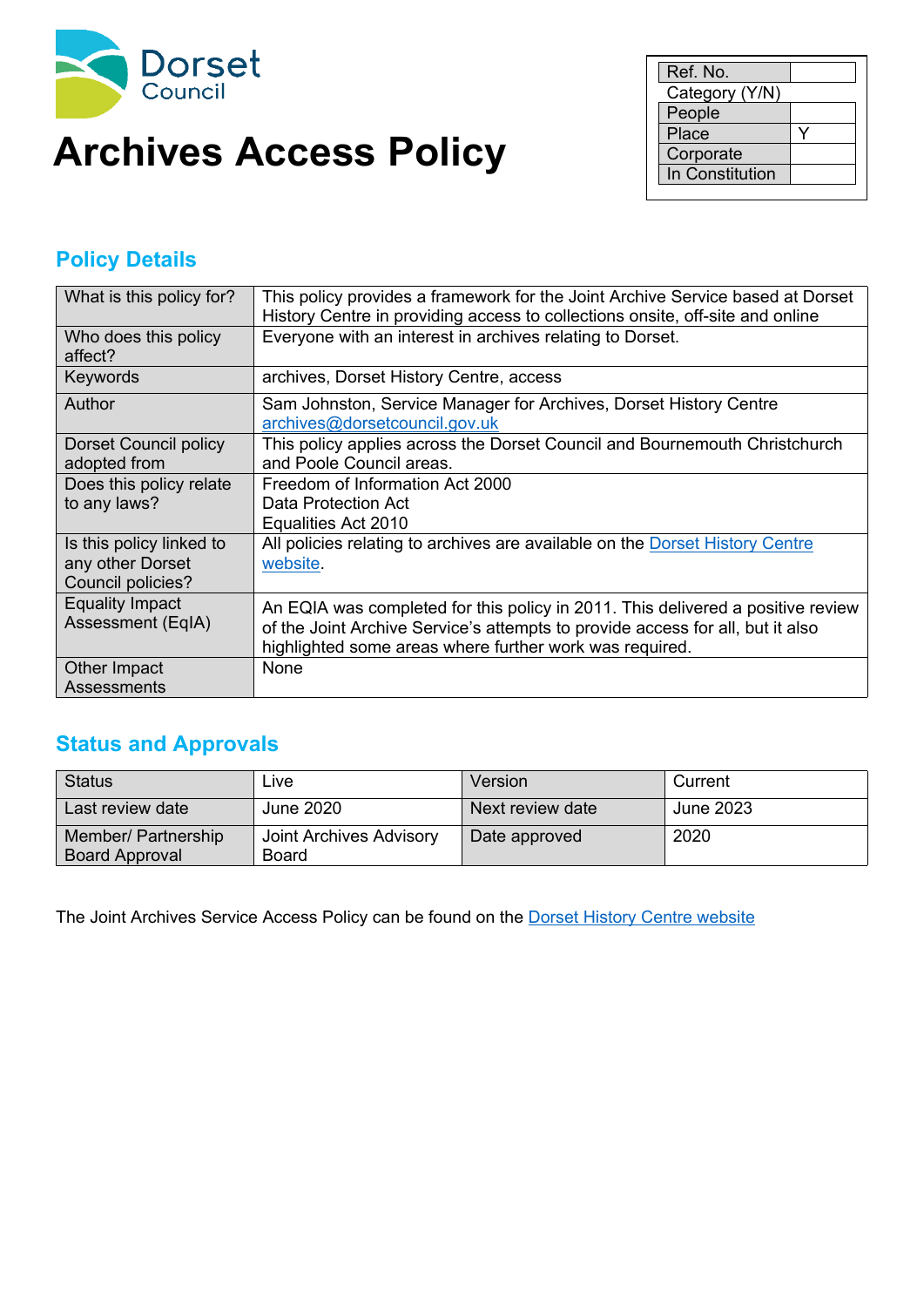# <span id="page-2-0"></span>**Access Policy**

Dorset History Centre Bridport Road **Dorchester** DT1 1RP



June 2020

#### **Service Description**

The **Joint Archives Service** (JAS), based at **Dorset History Centre** (DHC) is operated on behalf of Bournemouth, Christchurch and Poole (BCP) Council, and Dorset Council. Partnership between the two authorities as delivered through the joint service sits at the heart of JAS activities and underwrites the protocols and processes by which DHC preserves material.

Archives are documents (hand-written, printed items, maps, plans, slides, postcards, photographs, audio-visual material, digital records and comparable items in diverse physical formats) from all dates. They are items that have been selected through a process of appraisal as being worthy of permanent preservation.

DHC is the sole local authority archive within the county with Accredited status as conferred by The National Archives.

#### **Vision and Mission**

DHC is the physical and virtual hub for the archival heritage of Bournemouth, Christchurch, Dorset and Poole in both hard copy and digital formats. The JAS aims to acquire, preserve and make accessible the archives of Bournemouth, Christchurch, Dorset and Poole and so promote cultural, economic, educational and social wellbeing.

#### **1. Introduction and Background**

- 1.1 The JAS is a publicly funded archive service. It was established as Dorset Record Office in 1955 with three key purposes; the acquisition of important archival material relating to the wider county of Dorset, including Bournemouth and Poole, its preservation and the provision of access to that material by the public. These three core functions still remain.
- 1.2 DHC makes this material accessible to visitors, onsite as well as providing worldwide access online and through a range of off-site activities.
- 1.3 The service holds over 10,000 separate collections with well over 100 new collections added every year. Archive material held at DHC dates back to 965; material consists of documents, maps, plans, photographs, film and sound.
- 1.4 These records are used by a wide variety of people and for a variety of reasons. This includes not only leisure pursuits such as family history but also use for official and legal purposes as well as for education purposes.
- 1.5 The JAS provides access in accordance with the Freedom of Information Act, 2000 and the General Data Protection Regulation, 2018. As a result, in a small minority of cases, there will be restrictions on the access to some records which contain sensitive personal information covered by the terms of the Data Protection Act, e.g. coroner's courts or hospital records.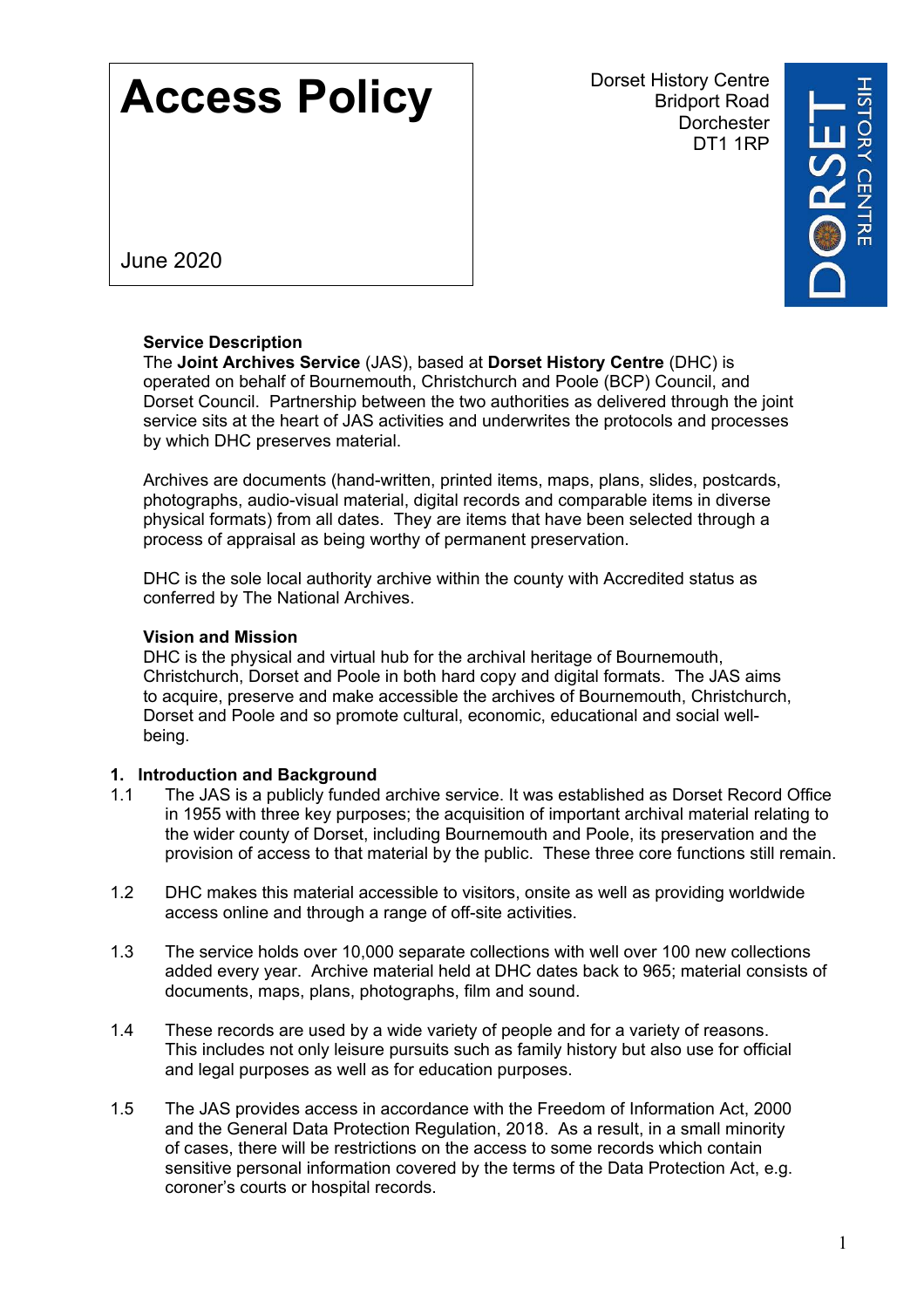- 1.6 Some materials may be deemed 'unfit for production' due to their fragile condition. Wherever possible it would be the intention of the JAS to make these items available in digital surrogate form instead.
- 1.7 Some records may have a 'closure' period which was negotiated with the depositor at the point of transfer to DHC. It would always be the preference of the service to try and reach an accommodation between the need for confidentiality where it exists and a genuine request for information from a member of the public.

#### **2. Aim and Purpose**

2.1 This policy provides a framework for the JAS in providing access to collections onsite, off-site and online. It is also intended as a statement of the service's commitment to opening up the collections within its custody to as many people as possible, both current users and new audiences.

#### **3. Scope**

- 3.1 Access applies equally and inclusively to archives and local studies material from all the collections in DHC.
- 3.2 All staff at DHC work in one capacity or another to promote access to the collections held by the service. This ranges from the front of house team welcoming visitors to the building, to digitising content to go online through to cataloguing archives so making them accessible.
- 3.3 The service has active programmes of cataloguing, conservation and digital preservation to complement its work in preserving and making accessible hard copy archives in accordance with the Collections Care and Conservation Policy (2020) and the Digital Preservation Policy (2020).
- 3.4 Access to the collections is also provided through the community outreach and learning activities of the service in accordance with the Learning and Public Engagement Policy (2020).

#### **4. Equality and Diversity**

- 4.1 The JAS completed an Equalities Impact Assessment in 2019 which has been published online. In essence this delivered a positive review of the JAS's attempts to provide access for all, but it also highlighted some areas where further work was required.
- 4.2 The JAS continually reviews its access provisions and is dedicated to ensuring that equitable access to archives is provided to all users whatever their socio-economic background or geographical provenance. Dorset's rural topography with isolated pockets of population suggested that the service would need to try and ensure that it facilitated access to these groups as well as populations living in larger urban areas.

#### **5. Access on-site**

- 5.1 The DHC building is broadly compliant with the Equalities Act, 2010. It has wide level access doorways including through automatic doors at the main entrance, and audio loop systems at reception desks and in the Lecture Room, an accessible toilet and a lift to the first floor.
- 5.2 A team of fully trained and welcoming staff are available to assist the public in identifying the most suitable potential sources for their research. Support is provided for using the computer sources and advice in handling the documents and in carrying out research is also available. We have a large key keyboard computer and an electronic magnification devise for people with visual impairment or low vision.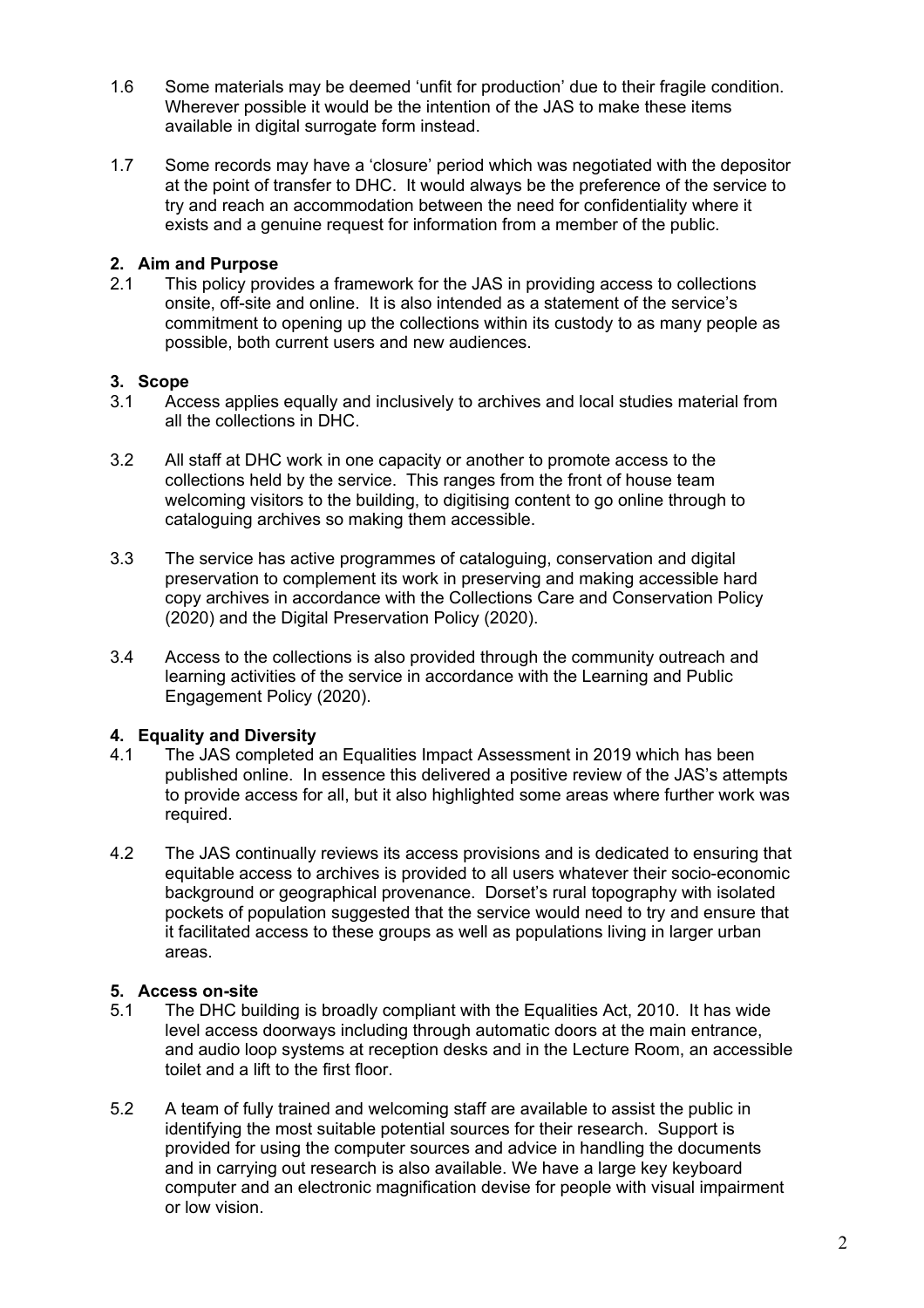- 5.3 In addition to personal visits, staff deal with enquiries by telephone, post and email.
- 5.4 The JAS welcomes feedback on its performance and any suggestions as to how we might improve the service for customers by providing customer feedback forms and participating in the Archives and Records Association surveys of archive users run by CIPFA.
- 5.5 Access to archives at DHC is free. DHC is a member of the Archive and Record Association's Archives Card scheme and those users wishing to view original documents need to register. Access to the local studies library and the family history sources (microform, transcripts and Public Access computers) does not require any form of registration.
- 5.6 Access to collections information is presented in both hard-copy catalogues available in the searchroom and online, along with guides to particular types of record or areas of research.

#### **6. Access off-site**

- 6.1 In accordance with the Learning and Outreach Policy (2020) the JAS undertakes a programme of outreach and community engagement to encourage the understanding and enjoyment of archives for private research, professional and leisure purposes.
- 6.2 The JAS supports a range of small organisations and partner bodies in project work and grant applications. The service is inherently disposed to collaborative activities and welcomes opportunities for partnership working across Bournemouth, Christchurch, Dorset and Poole.
- 6.3 Off-site activities include talks, exhibitions, workshops, work with community groups as well as schools and colleges and project activities such as oral history training and research support.

#### **7. Access online**

- 7.1 The JAS provides worldwide access to a large quantity of its genealogical resources via Ancestry.co.uk. Access to this resource is free on-site at DHC.
- 7.2 The JAS provides online access to the catalogues of its collections. The online catalogue is hosted on the Dorset Council website. As cataloguing of the material is undertaken these are regularly updated with new collections-related information.
- 7.3 DHC will continue to increase digital resources and aim over time to make as much of its collections-related material (both catalogues and content) available online.
- 7.4 The JAS maintains a web presence on Dorset Council's website with pages that provide information on how to access and use the service along with guides to particular types of record or areas of research. The web pages and social media are used to showcase interesting aspects of the collection and to promote the JAS services and to raise its profile.

#### **8. Volunteers**

- 8.1 The JAS recruits volunteers who are a vital form of additional capacity and expertise within the JAS's range of activities. Volunteers at DHC learn skills and work within a sociable context and the JAS benefits from their input which helps the service to promote access to more of the collections.
- 8.2 The JAS is also supported by the Dorset Archives Trust (DAT). This charitable body carries out fundraising to support projects, assists with collections